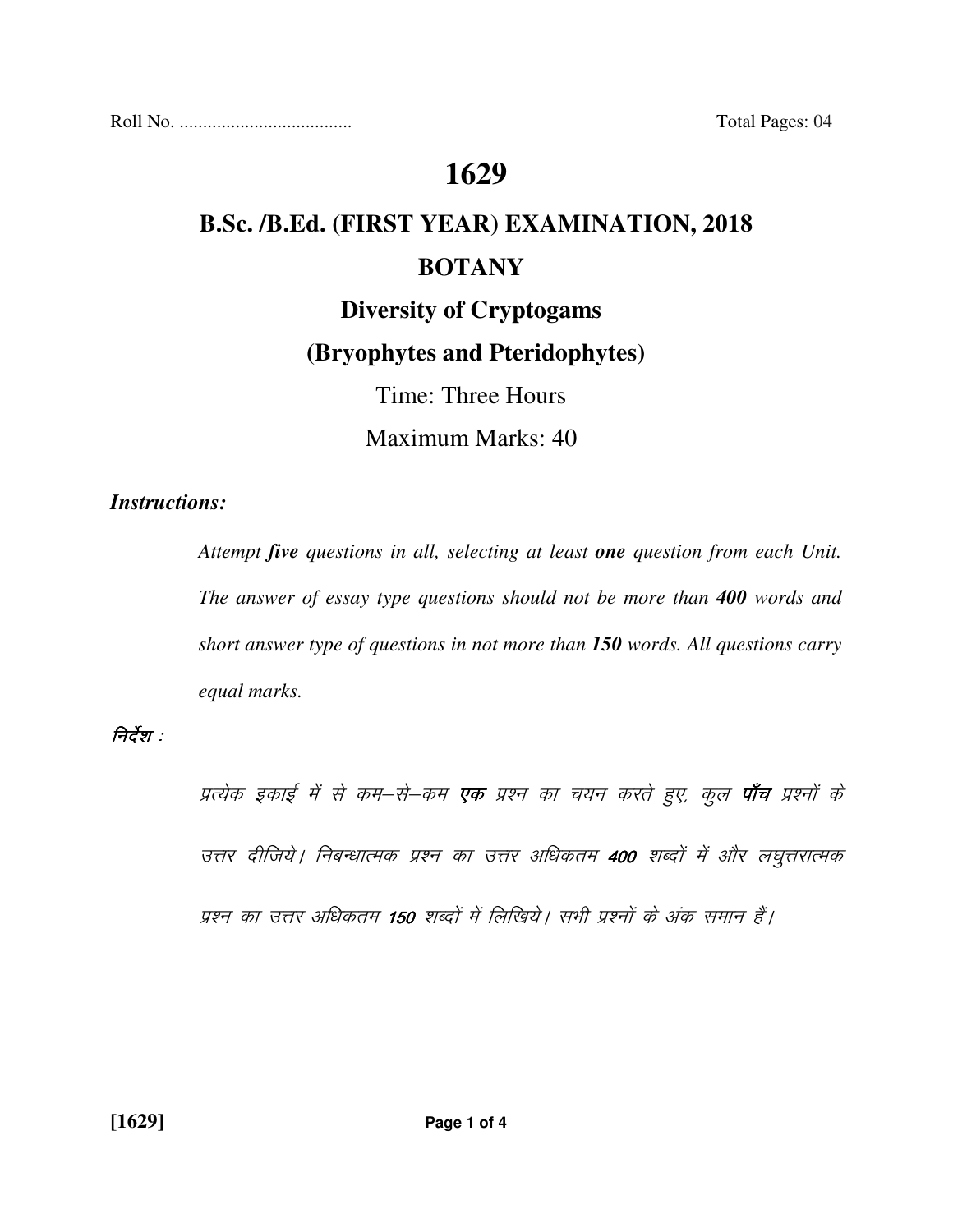#### <u>UNIT – I इकाई – I</u>

Q.1 Describe the important characters and Economic importance of Bryophytes. **[4+4=8]**  ब्रायोफाइटा के सामान्य लक्षणों एवं आर्थिक महत्व का वर्णन कीजिए।

#### **OR** अथवा

Q.1 Write notes on the following – **[4+4=8]** 

- (i) Origin & distribution of Bryophyta
- (ii) Classification of Bryophyta

निम्नलिखित पर टिप्पणियाँ लिखिये  $-$ 

- (i) ब्रायोफाइटा का उद्भव एवं वितरण
- (ii) ब्रायोफाइटा का वर्गीकरण

### $UNIT - II$  इकाई - II

Q.2 Describe the life cycle of Riccia with suitable diagram. **[8]**  रिक्सिया के जीवन चक्र का उचित चित्रों सहित वर्णन कीजिये।

#### **OR अथवा**

- Q.2 Draw the labelled diagram of the following **[4+4=8]** 
	- (i) L.S of capsule of Anthoceros
	- (ii) L.S of Archegoniophore of Marchantia

निम्नलिखित के नामांकित चित्र बनाइये  $-$ 

- (i) एन्थोसिरोस के सम्पुट की लम्बवत् काट
- (ii) मार्केन्शिया के स्त्रीधानीधर का उदग्र काट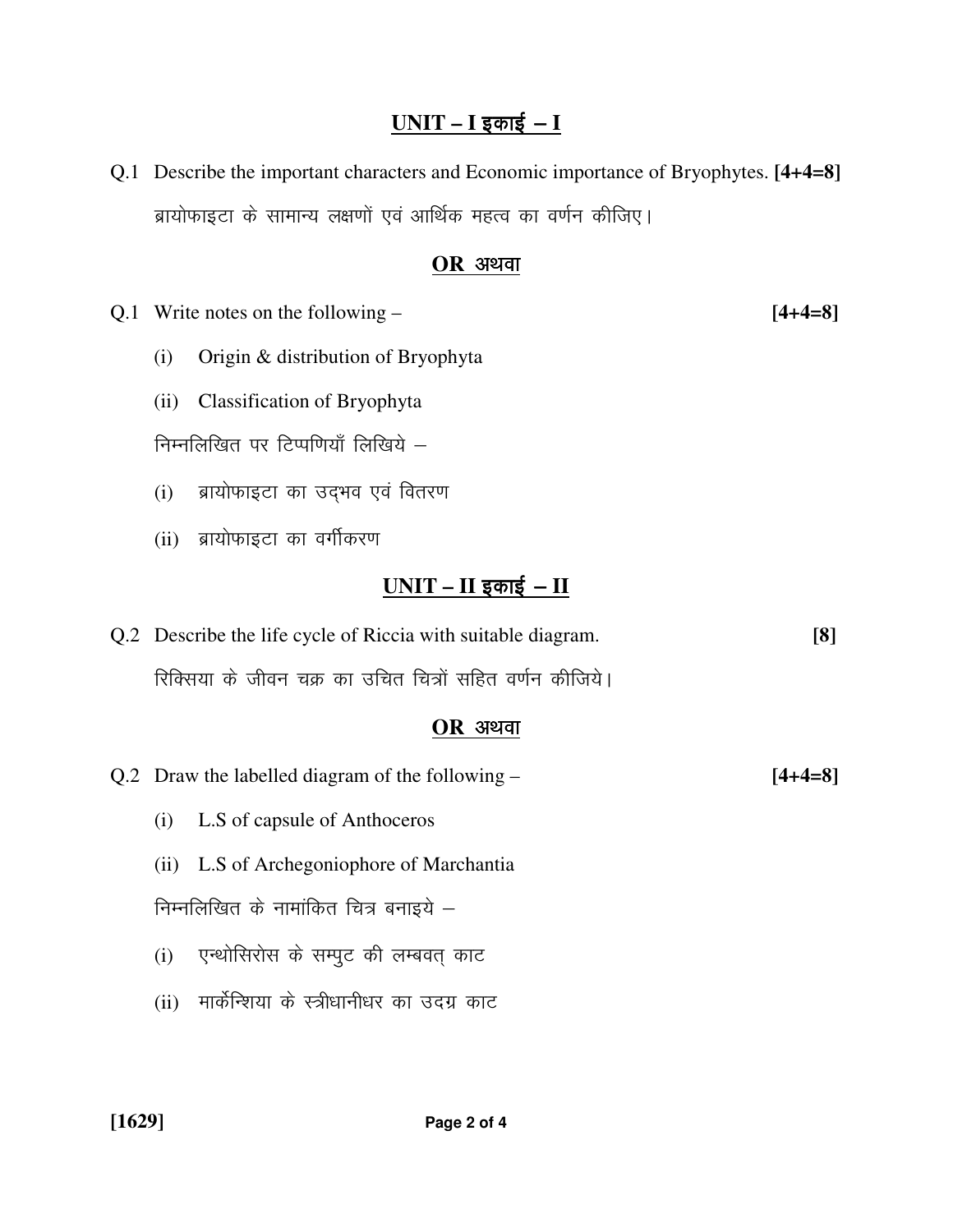## <u>UNIT – III इकाई – III</u>

Q.3 Give detail of the General characters of Pteridophytes and Affinities of Pteridophytes with Bryophytes. **[4+4=8]**  टैरिडोफाइट्स के लक्षणों को विस्तार से समझाइए एवं टैरिडोफाइट्स की ब्रायोफाइटा के साथ बंधुता समझाइए।

#### $OR$  अथवा

- Q.3 Write notes on the following **[4+4=8]**  (i) Heterospory and Seed habit (ii) Development of Sporangium in Psilotum निम्नलिखित पर टिप्पणियाँ लिखिये  $-$ 
	- $(i)$  विषम बीजाणुकता एवं बीज स्वभाव
	- (ii) साइलोटम में बीजाणुधानी का परिवर्धन

## <u>UNIT – IV इकाई – IV</u>

Q.4 Describe the life cycle of Marsilea. **[8]**  मार्सिलिया के जीवन चक्र का वर्णन कीजिये।

#### $OR$  अथवा

Q.4 Write notes on the following: **[4+4=8]** 

- (i) Development of gametophyte in Equisetum
- (ii) External morphology of Selaginella

निम्नलिखित पर टिप्पणियाँ लिखिए  $-$ 

- (i) इक्वीसिटम में यूग्मकोदभिद का परिवर्तन
- (ii) सिलेजीनेला की बाह्य आकारिकी